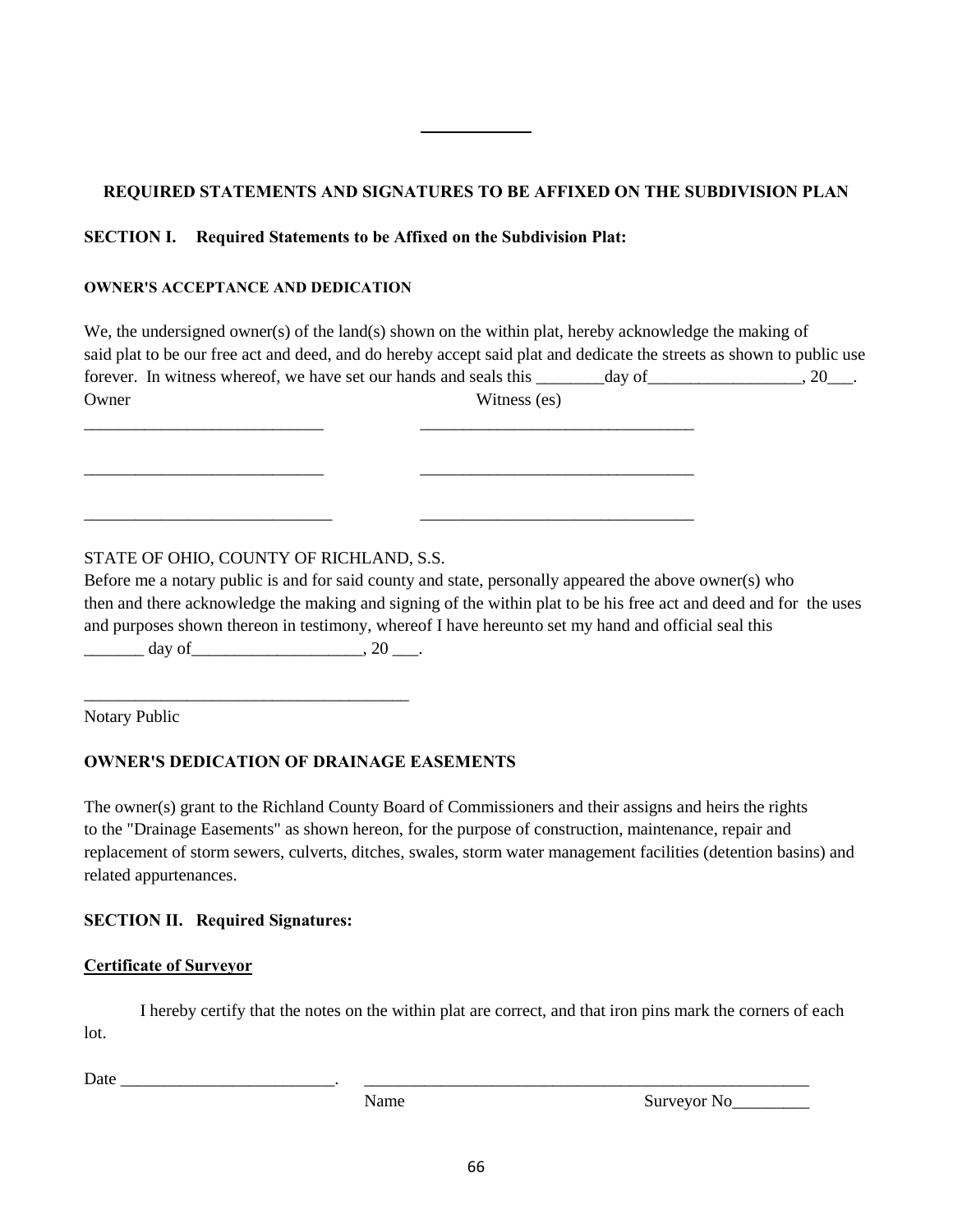### **County Engineer Approval**

I hereby approve the above plat and dedication. No acceptance of the dedicated streets upon the public road system is meant or implied.

Date \_\_\_\_\_\_\_\_\_\_\_\_\_\_\_\_\_\_\_\_\_\_\_\_\_ \_\_\_\_\_\_\_\_\_\_\_\_\_\_\_\_\_\_\_\_\_\_\_\_\_\_\_\_\_\_\_\_\_

Name Richland County Engineer

### **County Sanitary Engineer**

I hereby approve the within plat and dedication.

Date \_\_\_\_\_\_\_\_\_\_\_\_\_\_\_\_\_\_\_\_\_\_\_\_\_ \_\_\_\_\_\_\_\_\_\_\_\_\_\_\_\_\_\_\_\_\_\_\_\_\_\_\_\_\_\_\_\_\_

Name Richland County Sanitary Engineer

#### **Richland County District Board of Health**

I hereby approve the within plat and dedication.  $Date$   $\qquad \qquad$ 

> Name. Richland County District Board of Health

#### **Richland County Regional Planning Commission**

I hereby certify that the within plat and dedication were duly approved by the Regional Planning Commission

for Richland County, Ohio, at its regular meeting held on the day of \_\_\_\_\_\_\_\_\_\_\_\_\_\_\_\_\_\_\_\_\_\_, 20\_\_\_\_\_\_\_.

Date  $\Box$ 

Name. **Secretary** 

**County Commissioners Approval**

\_\_\_\_\_\_\_\_\_\_\_\_\_\_\_\_\_\_\_\_\_\_\_\_\_\_\_\_\_\_\_\_\_

\_\_\_\_\_\_\_\_\_\_\_\_\_\_\_\_\_\_\_\_\_\_\_\_\_\_\_\_\_\_\_\_\_

\_\_\_\_\_\_\_\_\_\_\_\_\_\_\_\_\_\_\_\_\_\_\_\_\_\_\_\_\_\_\_\_\_

I hereby certify that the within plat and dedication were duly approved by the Board of Commissioners of Richland County, Ohio, at its regular meeting on the day of , 20 \_\_\_\_ .

Name

Name

Name Richland County Commissioners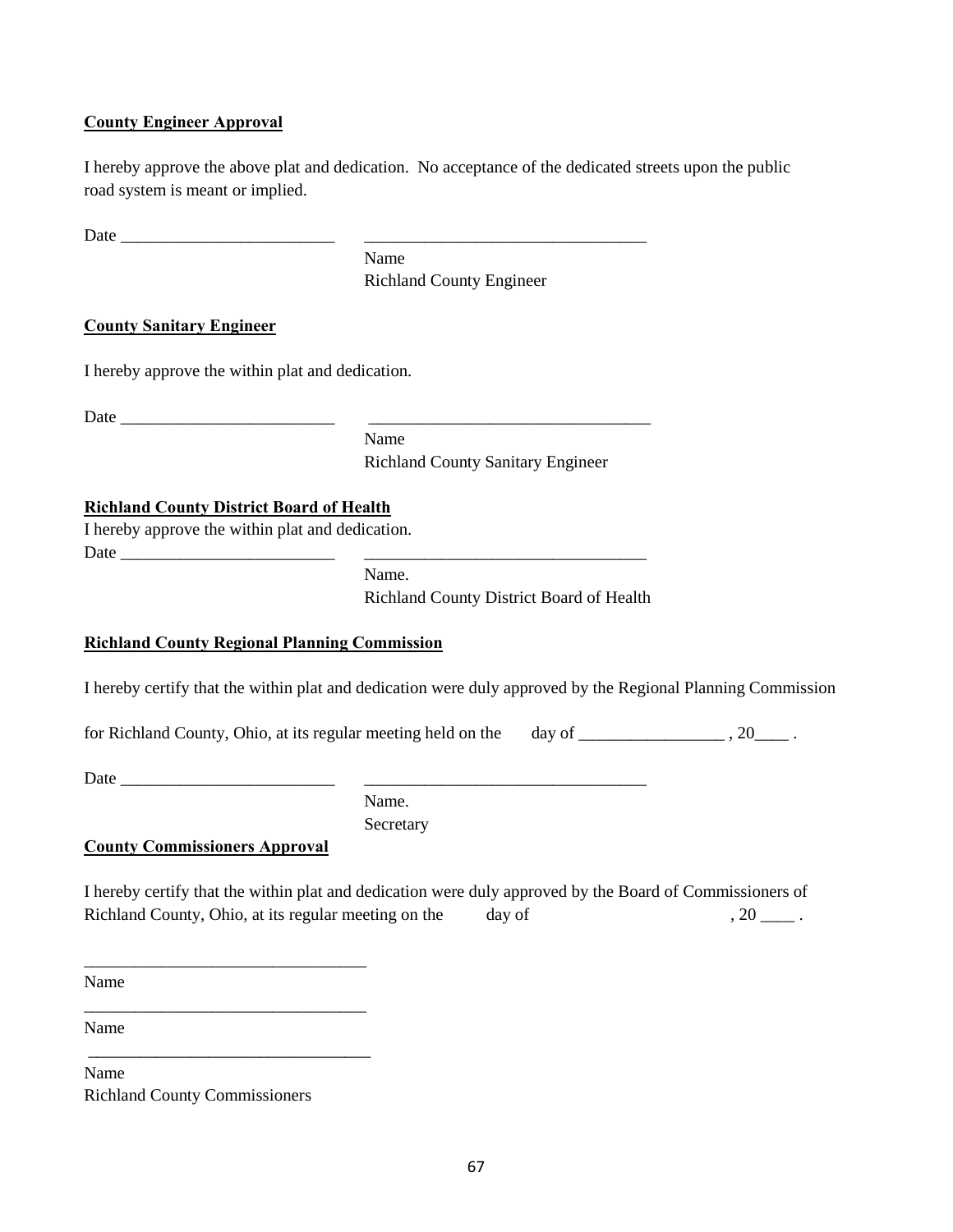### **Auditor's Transfer**

I hereby certify that these platted lands were transferred on the \_\_\_\_\_\_day of \_\_\_\_\_\_\_\_\_\_\_\_\_\_\_\_\_\_\_\_\_\_\_\_\_\_\_\_\_\_\_

, 20\_\_\_\_

Richland County Auditor

\_\_\_\_\_\_\_\_\_\_\_\_\_\_\_\_\_\_\_\_\_\_\_\_\_\_\_\_\_\_\_\_\_\_\_\_\_\_\_\_\_\_\_\_

| <b>County Recorder</b>                                                                                               |      | Filed for record this $\_\_\_$ day of $\_\_\_\_\_$ , 20, at (time) $\_\_\_\_\_\_\_\_\_$ . |  |
|----------------------------------------------------------------------------------------------------------------------|------|-------------------------------------------------------------------------------------------|--|
| Recorded this _______day of _______________, 20_____, in Plat Volume _______, Page ______________.                   |      |                                                                                           |  |
| Date $\frac{1}{\sqrt{1-\frac{1}{2}}}\left\{ \frac{1}{2}, \frac{1}{2}, \frac{1}{2}, \frac{1}{2}, \frac{1}{2}\right\}$ |      |                                                                                           |  |
|                                                                                                                      | Name | <b>Richland County Recorder</b>                                                           |  |

## **Performance Guarantees - Amount**

I hereby certify that a performance guarantee in the amount of \_\_\_\_\_\_\_\_\_\_\_\_ for the construction of required improvements for the land contained in this plat have been provided and approved as to amount.

Date \_\_\_\_\_\_\_\_\_\_\_\_\_\_\_\_\_\_\_\_\_\_\_\_\_ \_\_\_\_\_\_\_\_\_\_\_\_\_\_\_\_\_\_\_\_\_\_\_\_\_\_\_\_\_\_\_\_\_

Name Richland County Engineer

## **Performance Guarantees - Form**

I hereby certify that a performance guarantee in the amount of \_\_\_\_\_\_\_\_\_ for the construction of required improvements for the land contained in this plat have been provided and approved as to form.

Date \_\_\_\_\_\_\_\_\_\_\_\_\_\_\_\_\_\_\_\_\_\_\_\_\_ \_\_\_\_\_\_\_\_\_\_\_\_\_\_\_\_\_\_\_\_\_\_\_\_\_\_\_\_\_\_\_\_\_

Name Richland County Prosecutor